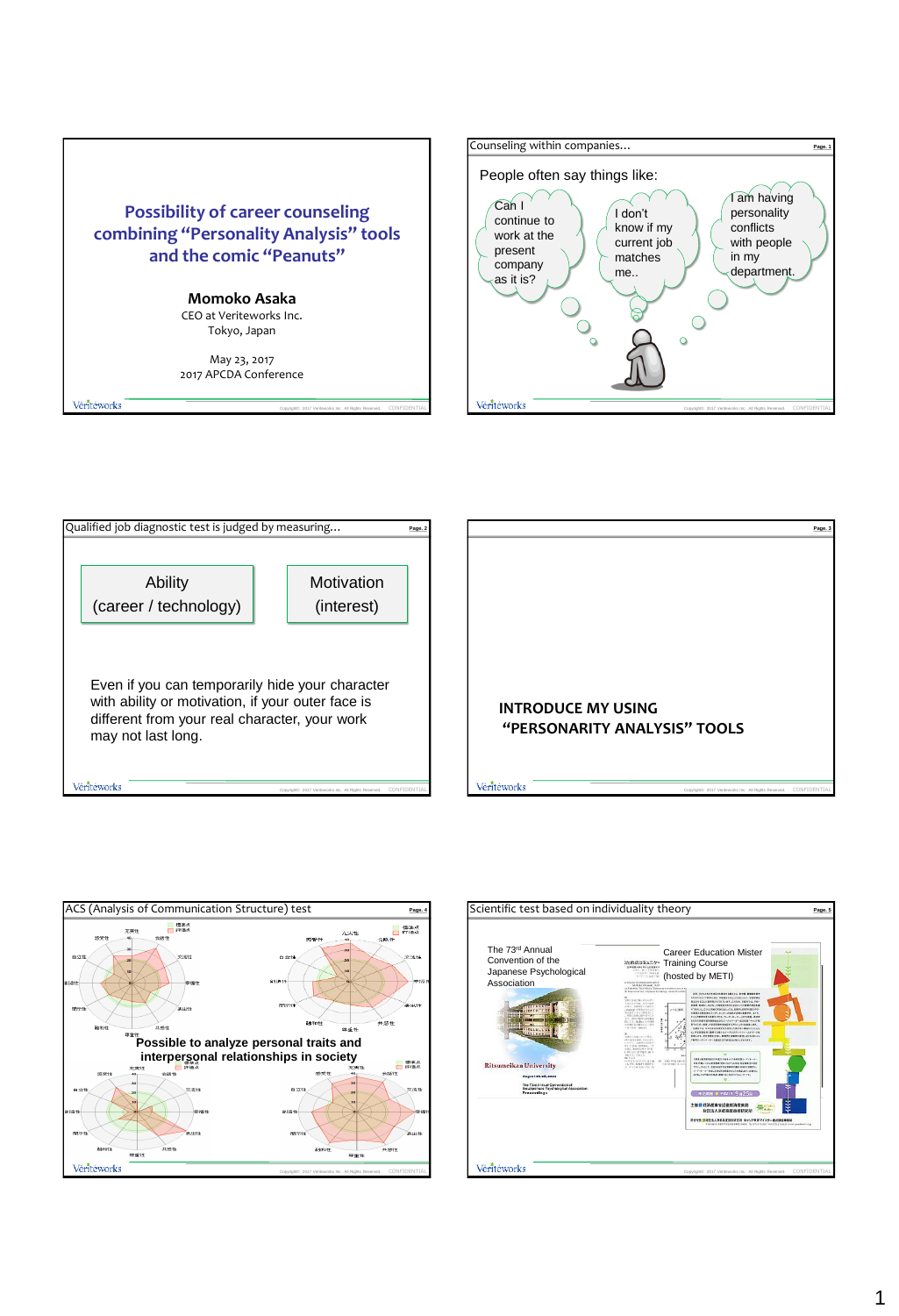



| Characteristics of CQ (Communication Quotient)                                                                                                             | Page, 8 |
|------------------------------------------------------------------------------------------------------------------------------------------------------------|---------|
| By quantifying basic mindsets, behavioral patterns<br>З.<br>can be predicted in detail, allowing for a better<br>understanding of the overall personality. |         |
| 4. By quantifying basic mindsets, strengths and<br>weaknesses become clear and it is easy to assign<br>the right person to the right position.             |         |
| 5. Quantifying basic mindsets makes it possible to<br>gauge a person's potential and judge how to treat<br>them in the future.                             |         |
| /érītéworks<br>CONFIL<br>Copyright@ 2017 Verhaworks Inc. All Rights Reserved.                                                                              |         |





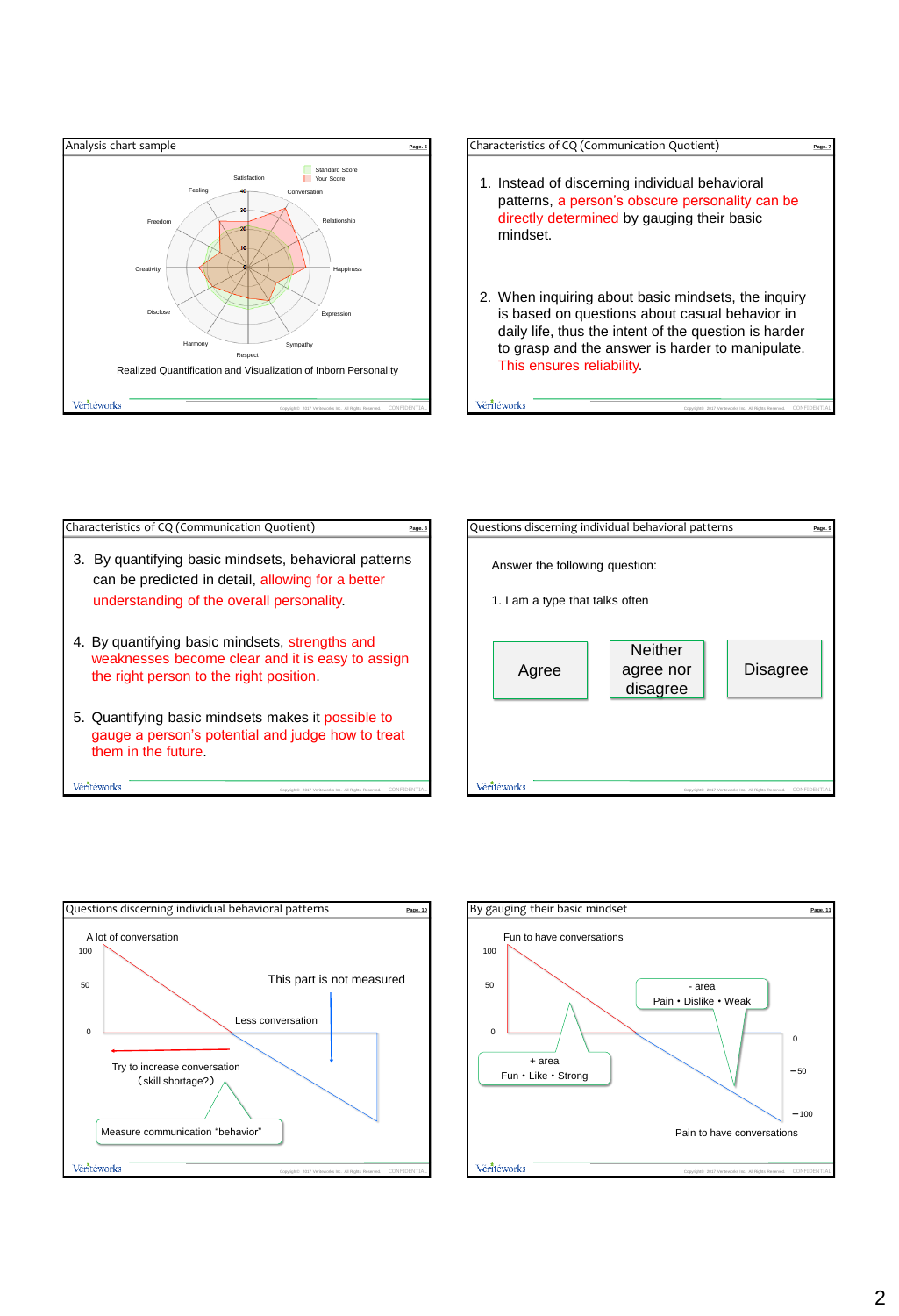









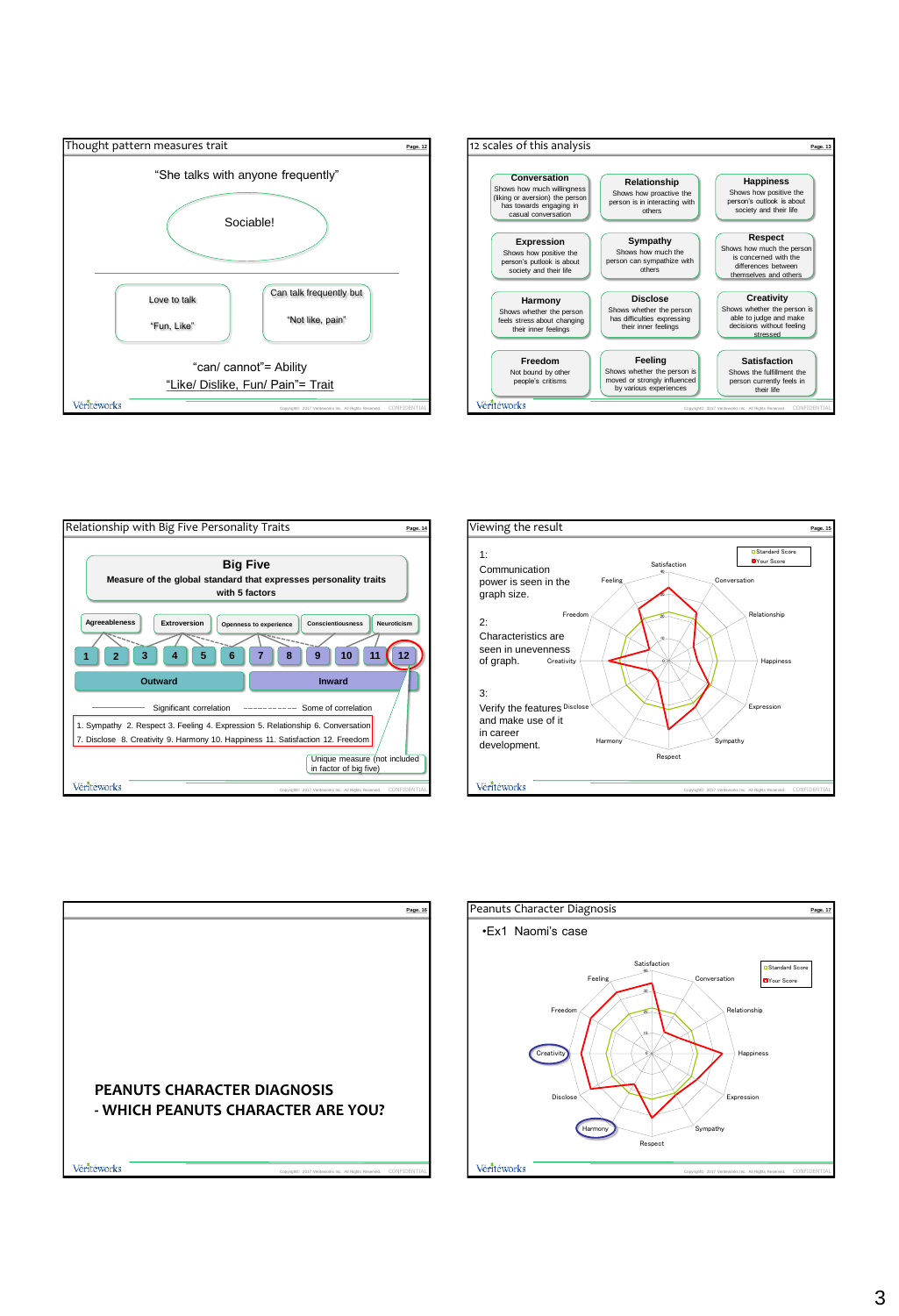| Peanuts Character Diagnosis & ACS test                                                                                                                                                                                                                                                                                                    | Page, 18    |
|-------------------------------------------------------------------------------------------------------------------------------------------------------------------------------------------------------------------------------------------------------------------------------------------------------------------------------------------|-------------|
| .Fx1 Naomi's case                                                                                                                                                                                                                                                                                                                         |             |
| Creativity: whether the person can judge and make decisions without<br>feeling stressed (Score 31-35)                                                                                                                                                                                                                                     |             |
| You are strongly motivated in your mind and have a desire to go through<br>your thought. You can understand the thoughts of the surrounding<br>people, you will be able to build good relationships. However, it may be<br>difficult to understand people who are not thoughtful in their minds.                                          |             |
| Harmony: whether the person feels stress about changing their way of life<br>or thinking (Score 11-20)                                                                                                                                                                                                                                    |             |
| You can be relieved if you are in the world of familiarity, but feel<br>confused when it comes to new things and unfamiliar things. You tend to<br>get stressed out of coming out of your own world, deeply entering your<br>world, deepening your communication. Let you loose your world once in<br>a while and try to challenge a bit. |             |
| Véritéworks<br>Copyright@ 2017 Veriteworks Inc. All Rights Reserved.                                                                                                                                                                                                                                                                      | CONFIDENTIA |









| Peanuts Character Diagnosis & ACS test                                                                                                                                                                                                                                                                                                | Page, 23 |
|---------------------------------------------------------------------------------------------------------------------------------------------------------------------------------------------------------------------------------------------------------------------------------------------------------------------------------------|----------|
| .Ex2 Tomoko's case                                                                                                                                                                                                                                                                                                                    |          |
| Happiness: how positive the person's outlook is about society and their life<br>(Score 36-40)                                                                                                                                                                                                                                         |          |
| Your heart is positive, active in all, and stress tolerance is strong for all.<br>However, there is atendency for reflections to be shallow and short due<br>to being too positive. In addition, it is good to be aware that the world is<br>balanced because there are people who reglect things negatively and<br>pessimisitically. |          |
| Harmony: whether the person feels stress about changing their way of life<br>or thinking (Score 21-25)                                                                                                                                                                                                                                |          |
| You have a special attachment to your own world, and the likes and<br>dislikes are clearer. You may feel stress when others come deep into<br>your world, so human relationships with others is somewhat inflexible.                                                                                                                  |          |
| Véritéworks<br>Copyright© 2017 Veriteworks Inc. All Rights Reserved.                                                                                                                                                                                                                                                                  |          |

Copyright© 2017 Veriteworks Inc. All Rights Reserved. CONFIDENTIAL